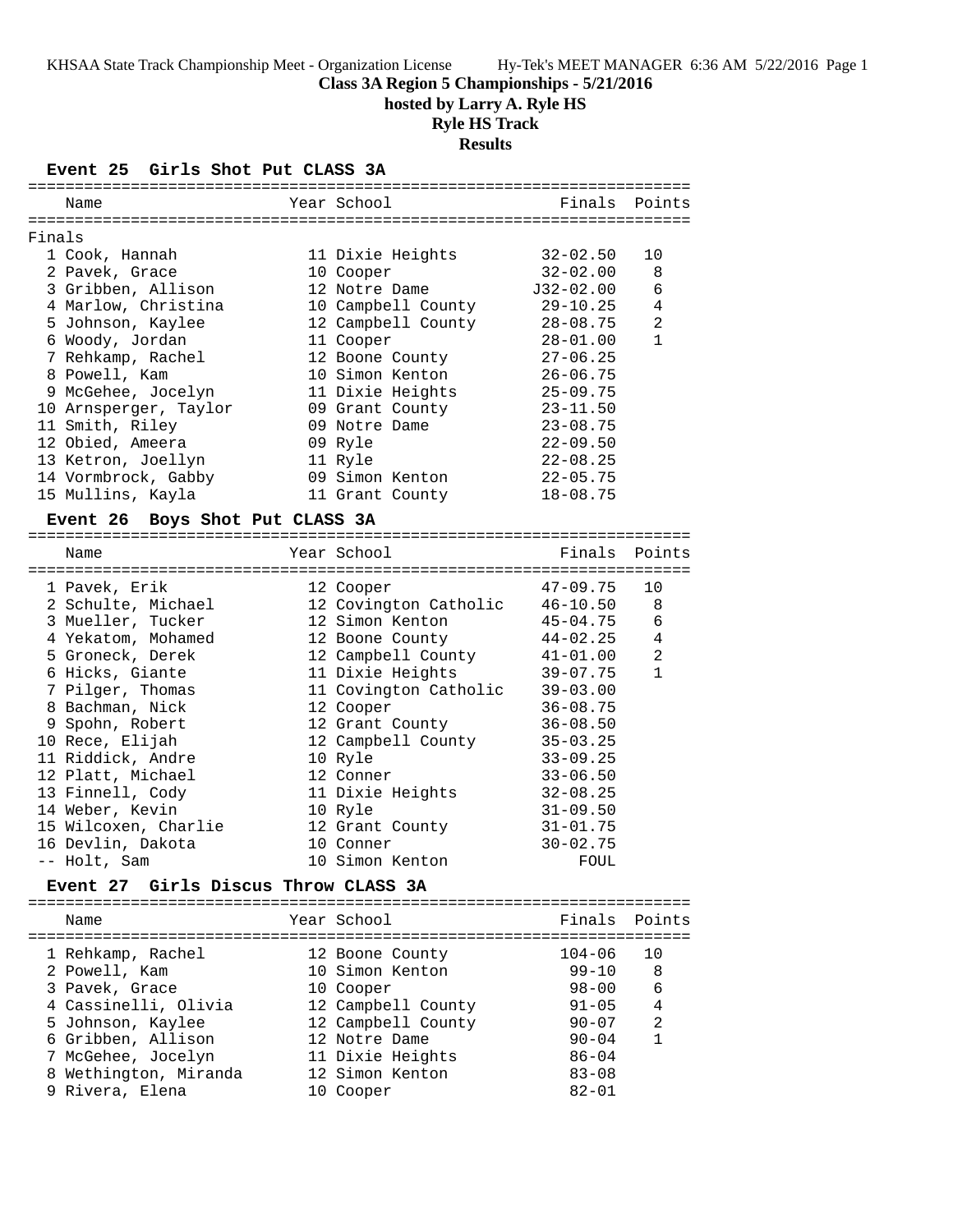KHSAA State Track Championship Meet - Organization License Hy-Tek's MEET MANAGER 6:36 AM 5/22/2016 Page 2

**Class 3A Region 5 Championships - 5/21/2016**

**hosted by Larry A. Ryle HS**

### **Ryle HS Track**

### **Results ....Event 27 Girls Discus Throw CLASS 3A** 10 Wiesemann, Olivia 08 Dixie Heights 81-07 11 Scaringi, Camryn 11 Notre Dame 74-03 12 Obied, Ameera 09 Ryle 71-00 13 Arnsperger, Taylor 09 Grant County 63-05 14 Ketron, Joellyn 11 Ryle 11 Roman 14 Ketron, Joellyn **Event 28 Boys Discus Throw CLASS 3A** ======================================================================= Name The Year School Team Points Points ======================================================================= 1 Pavek, Erik 12 Cooper 143-10 10 2 Mueller, Tucker 12 Simon Kenton 138-10 8 3 Hicks, Giante 11 Dixie Heights 115-07 6 4 Platt, Michael 12 Conner 115-00 4 5 Yekatom, Mohamed 12 Boone County 112-02 2 6 Pilger, Thomas 11 Covington Catholic 110-06 1 7 Rece, Elijah 12 Campbell County 104-09 8 Wood, Andrew 11 Simon Kenton 102-05 9 High, Sheldon 12 Dixie Heights 102-00 10 Groneck, Derek 12 Campbell County 101-11 11 Jonson, Nick 11 Cooper 93-03 12 Devlin, Dakota 10 Conner 88-04 13 Wilcoxen, Charlie 12 Grant County 88-00 14 Riddick, Andre 10 Ryle 85-08 15 Metzger, Stephen 11 Covington Catholic 81-03 16 Weber, Kevin 10 Ryle 72-08

### **Event 29 Girls Long Jump CLASS 3A**

======================================================================= Name Year School Finals Points ======================================================================= 1 Panella, Olivia 12 Conner 15-11.25 10 2 Miller, Cameron 11 Ryle 15-06.75 8 3 Ziegler, Brooke 09 Notre Dame 14-07.75 6 4 Donoghue, Kaitlyn 12 Campbell County 14-05.50 4 5 Finnell, Maddy 11 Simon Kenton 14-04.50 2 6 Canterna, Renee 11 Cooper 14-03.75 1 7 England, Kyla 10 Ryle 14-00.50 8 Caple, Gabrielle 10 Dixie Heights 13-11.25 9 High, Sydney 11 Dixie Heights 13-07.25 10 Roaden, Hannah 11 Campbell County 13-06.25 11 Valentine, Mallory 12 Simon Kenton 13-06.00 12 Watts, Corrina 10 Boone County 13-02.50 13 Rivera, Elena 10 Cooper 12-11.25 14 Schuh, Katie 09 Notre Dame 12-09.50 15 Deaton, Skylar 11 Conner 12-04.75 16 Ezell, Kaylie 12 Grant County 12-01.50 17 Luke, Sierra 08 Grant County 10-09.50 **Event 30 Boys Long Jump CLASS 3A** ======================================================================= Name The Year School The Finals Points

======================================================================= 1 Chisholm, Jake 10 Ryle 20-03.50 10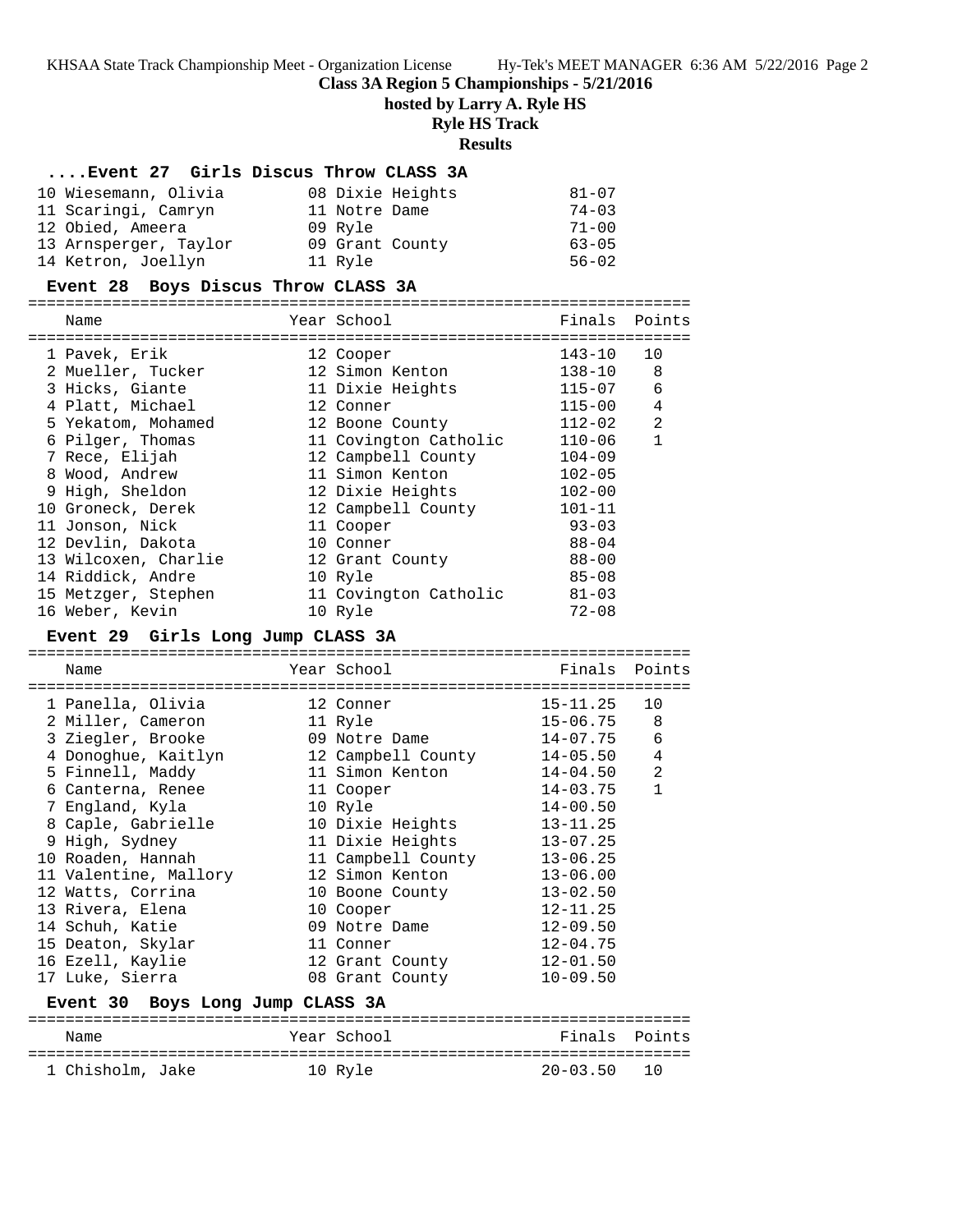**Class 3A Region 5 Championships - 5/21/2016**

**hosted by Larry A. Ryle HS**

# **Ryle HS Track**

**Results**

## **....Event 30 Boys Long Jump CLASS 3A**

| 2 Dean-brown, Jack      | 12 Simon Kenton       | $19 - 09.50$ | 8              |
|-------------------------|-----------------------|--------------|----------------|
| 3 Bishop, Dylan         | 12 Boone County       | $19 - 07.75$ | 6              |
| 4 King, Alex            | 12 Conner             | $19 - 04.50$ | $\overline{4}$ |
| 5 Shoemaker, Peyto      | 11 Boone County       | $19 - 02.00$ | 2              |
| 6 High, Sheldon         | 12 Dixie Heights      | $18 - 10.00$ | $\mathbf{1}$   |
| 7 Patterson, Connor     | 09 Ryle               | $18 - 03.25$ |                |
| 8 Bates, Dalton         | 12 Campbell County    | $18 - 01.25$ |                |
| 9 Morgan, Travis        | 11 Conner             | $18 - 01.00$ |                |
| 10 Nix, Caelan          | 09 Grant County       | $17 - 11.00$ |                |
| 11 Evans, Isaiah        | 12 Simon Kenton       | $17 - 09.25$ |                |
| 12 Lacy, Camden         | 10 Campbell County    | $17 - 06.50$ |                |
| 13 Sebree, Jacob        | 11 Cooper             | $17 - 04.75$ |                |
| 14 Sears, Dylan         | 08 Dixie Heights      | $16 - 03.50$ |                |
| 15 Page, Donovan        | 10 Cooper             | $16 - 00.50$ |                |
| 16 Smith, Cameron       | 09 Grant County       | $15 - 11.50$ |                |
| 17 Shelton, Andrew      | 09 Covington Catholic | $15 - 09.25$ |                |
| 18 Sommerkamp, Harrison | 11 Covington Catholic | $11 - 08.25$ |                |

## **Event 31 Girls Triple Jump CLASS 3A**

| Name                 | Year School        | Finals Points |                |
|----------------------|--------------------|---------------|----------------|
|                      |                    |               |                |
| 1 Panella, Olivia    | 12 Conner          | 33-03.00      | 10             |
| 2 Canterna, Renee    | 11 Cooper          | $32 - 04.50$  | 8              |
| 3 Miller, Cameron    | 11 Ryle            | J32-04.50     | 6              |
| 4 Williams, Kaitlyn  | 12 Ryle            | $30 - 04.00$  | 4              |
| 5 Deaton, Skylar     | 11 Conner          | $30 - 03.00$  | $\mathfrak{D}$ |
| 6 Valentine, Mallory | 12 Simon Kenton    | $29 - 09.00$  |                |
| 7 Rivera, Elena      | 10 Cooper          | $29 - 08.00$  |                |
| 8 Cully, Anna        | 12 Simon Kenton    | $29 - 02.00$  |                |
| 9 Fletcher, Alenna   | 10 Notre Dame      | $28 - 09.00$  |                |
| 10 Hatfield, Rachel  | 12 Dixie Heights   | $28 - 08.50$  |                |
| 11 Roaden, Hannah    | 11 Campbell County | $27 - 08.00$  |                |
| 12 Manning, Brittany | 11 Dixie Heights   | $27 - 01.00$  |                |
| 13 Schumacher, Emme  | 09 Campbell County | $25 - 05.00$  |                |
|                      |                    |               |                |

### **Event 32 Boys Triple Jump CLASS 3A**

| Name               | Year School           | Finals Points |                |
|--------------------|-----------------------|---------------|----------------|
| 1 Evans, Isaiah    | 12 Simon Kenton       | 42-10.50      | 10             |
| 2 Chisholm, Jake   | 10 Ryle               | $42 - 01.50$  | 8              |
| 3 Bates, Dalton    | 12 Campbell County    | $41 - 06.50$  | 6              |
| 4 Selby, Justin    | 10 Ryle               | $40 - 08.00$  | $\overline{4}$ |
| 5 Shoemaker, Peyto | 11 Boone County       | $40 - 01.25$  | $\mathfrak{D}$ |
| 6 King, Alex       | 12 Conner             | $39 - 10.50$  | 1              |
| 7 Nix, Caelan      | 09 Grant County       | $39 - 03.00$  |                |
| 8 Long, Cameron    | 12 Cooper             | $38 - 05.00$  |                |
| 9 Lauer, Andrew    | 10 Boone County       | $38 - 04.75$  |                |
| 10 Moore, Mitchell | 11 Dixie Heights      | $37 - 06.00$  |                |
| 11 Boydston, Ben   | 11 Covington Catholic | $37 - 03.00$  |                |
| 12 Mitchell, Casey | 11 Simon Kenton       | $37 - 02.00$  |                |
| 13 Dressman, Jake  | 11 Covington Catholic | $36 - 10.00$  |                |
| 14 Page, Donovan   | 10 Cooper             | $35 - 05.50$  |                |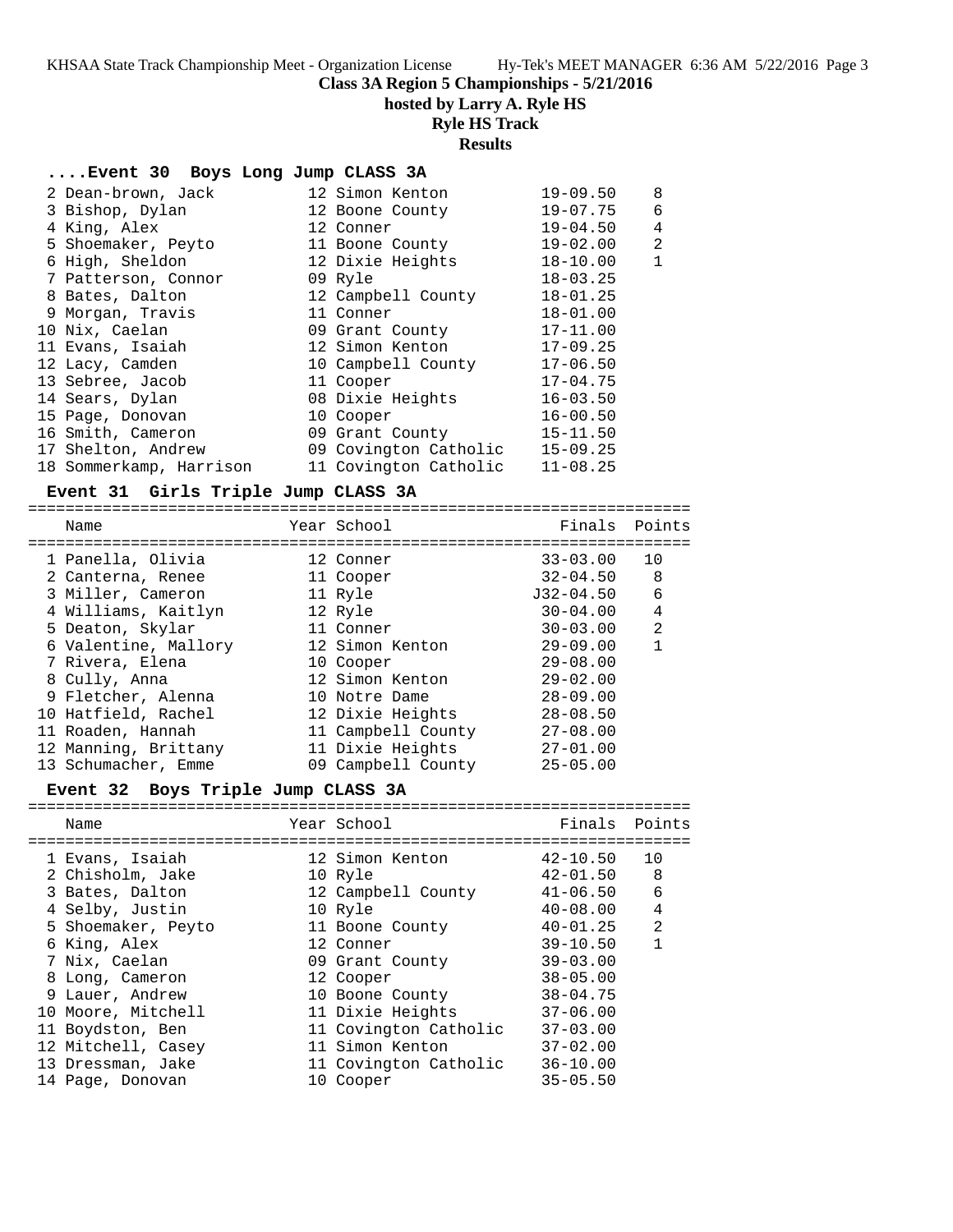|                                     | KHSAA State Track Championship Meet - Organization License Hy-Tek's MEET MANAGER 6:36 AM 5/22/2016 Page 4<br>Class 3A Region 5 Championships - 5/21/2016<br>hosted by Larry A. Ryle HS<br><b>Ryle HS Track</b><br><b>Results</b>                                  |               |               |  |  |  |  |
|-------------------------------------|-------------------------------------------------------------------------------------------------------------------------------------------------------------------------------------------------------------------------------------------------------------------|---------------|---------------|--|--|--|--|
| Event 32 Boys Triple Jump CLASS 3A  |                                                                                                                                                                                                                                                                   |               |               |  |  |  |  |
|                                     |                                                                                                                                                                                                                                                                   |               |               |  |  |  |  |
|                                     | 15 Waymeyer, Philip 10 Campbell County 35-03.50<br>16 Demoss, Zach 10 Dixie Heights 32-01.00                                                                                                                                                                      |               |               |  |  |  |  |
| Event 33 Girls High Jump CLASS 3A   |                                                                                                                                                                                                                                                                   |               |               |  |  |  |  |
| Name                                | Year School                                                                                                                                                                                                                                                       | Finals Points |               |  |  |  |  |
|                                     |                                                                                                                                                                                                                                                                   |               | 10            |  |  |  |  |
|                                     | 1 Fong, Kennedy 1 6-02.00<br>2 Arnett, Allison 1 6-07 Dixie Heights 5-00.00                                                                                                                                                                                       |               | 8             |  |  |  |  |
| 3 Boelter, Rian                     | 12 Conner                                                                                                                                                                                                                                                         | $4 - 10.00$   | 6             |  |  |  |  |
|                                     | 4 Rust, Brittany 11 Campbell County 4-08.00<br>5 Field, Audrey 12 Notre Dame 5 3.00<br>6 Weinberg, Laney 12 Notre Dame 54-08.00<br>7 Valentine, Mallory 12 Simon Kenton 4-06.00<br>7 Gottschalk, Gillian 11 Simon Kenton 4-06.00                                  |               | 4             |  |  |  |  |
|                                     |                                                                                                                                                                                                                                                                   |               | 2             |  |  |  |  |
|                                     |                                                                                                                                                                                                                                                                   |               | $\mathbf 1$   |  |  |  |  |
|                                     |                                                                                                                                                                                                                                                                   |               |               |  |  |  |  |
|                                     |                                                                                                                                                                                                                                                                   |               |               |  |  |  |  |
| 9 Fletcher, Alenna                  | 10 Notre Dame 4-04.00                                                                                                                                                                                                                                             |               |               |  |  |  |  |
| 10 Leas, Allyson                    | 09 Conner                                                                                                                                                                                                                                                         | $J4 - 04.00$  |               |  |  |  |  |
| 10 Shane, Samantha 12 Ryle          |                                                                                                                                                                                                                                                                   | J4-04.00      |               |  |  |  |  |
| Event 34 Boys High Jump CLASS 3A    |                                                                                                                                                                                                                                                                   |               |               |  |  |  |  |
|                                     |                                                                                                                                                                                                                                                                   |               |               |  |  |  |  |
| Name                                | Year School                                                                                                                                                                                                                                                       |               | Finals Points |  |  |  |  |
|                                     |                                                                                                                                                                                                                                                                   |               | 10            |  |  |  |  |
| 1 Long, Cameron                     |                                                                                                                                                                                                                                                                   |               | 8             |  |  |  |  |
|                                     |                                                                                                                                                                                                                                                                   |               | 6             |  |  |  |  |
| 2 Boydston, Ben<br>3 Selby, Justin  | 12 Cooper 6-03.00<br>11 Covington Catholic 6-00.00<br>10 Ryle 5-10.00<br>4 Price, Collin 		 09 Simon Kenton 		 J5-10.00                                                                                                                                           |               | 4             |  |  |  |  |
| 5 Stewart, Jacob 09 Cooper          |                                                                                                                                                                                                                                                                   | $5 - 08.00$   | 2             |  |  |  |  |
|                                     |                                                                                                                                                                                                                                                                   |               | 1             |  |  |  |  |
|                                     |                                                                                                                                                                                                                                                                   |               |               |  |  |  |  |
|                                     |                                                                                                                                                                                                                                                                   |               |               |  |  |  |  |
|                                     |                                                                                                                                                                                                                                                                   |               |               |  |  |  |  |
| 10 Lacy, Thomas                     |                                                                                                                                                                                                                                                                   |               |               |  |  |  |  |
| 11 Kuykendall, Andy                 | 5 Stewart, Jacob<br>6 Mitchell, Casey 11 Simon Kenton 15-08.00<br>7 Eggers, Brent 10 Dixie Heights 5-06.00<br>8 Pendleton, Jeremy 11 Ryle 15-06.00<br>9 Bishop, Dylan 12 Boone County 15-06.00<br>10 Lacy, Thomas 11 Campbell County 5-0<br>11 Covington Catholic | $J5 - 04.00$  |               |  |  |  |  |
| 12 Smith, Cameron                   | 09 Grant County                                                                                                                                                                                                                                                   | $5 - 02.00$   |               |  |  |  |  |
| 13 Bolin, Andrew                    | 10 Dixie Heights                                                                                                                                                                                                                                                  | $5 - 00.00$   |               |  |  |  |  |
| Event 35 Girls Pole Vault CLASS 3A  |                                                                                                                                                                                                                                                                   |               |               |  |  |  |  |
| Name                                | Year School                                                                                                                                                                                                                                                       | Finals        | Points        |  |  |  |  |
| 1 Miller, Hanna                     | 09 Notre Dame                                                                                                                                                                                                                                                     | $8 - 00.00$   | 10            |  |  |  |  |
| 2 High, Sydney                      | 11 Dixie Heights                                                                                                                                                                                                                                                  | $7 - 06.00$   | 8             |  |  |  |  |
| 3 Echeverria, Alexa                 | 08 Ryle                                                                                                                                                                                                                                                           | $7 - 00.00$   | 6             |  |  |  |  |
| 4 Skubak, Andrea                    | 09 Notre Dame                                                                                                                                                                                                                                                     | $6 - 06.00$   | 4             |  |  |  |  |
| 5 Cassinelli, Olivia                | 12 Campbell County                                                                                                                                                                                                                                                | $J6 - 06.00$  | 2             |  |  |  |  |
| 6 Hadley, Katie<br>7 Berter, Olivia | 08 Ryle<br>11 Dixie Heights                                                                                                                                                                                                                                       | $J6 - 06.00$  | 1             |  |  |  |  |

 8 Rust, Ashley 11 Campbell County J6-00.00 9 Wiles, Haley 12 Simon Kenton 5-00.00